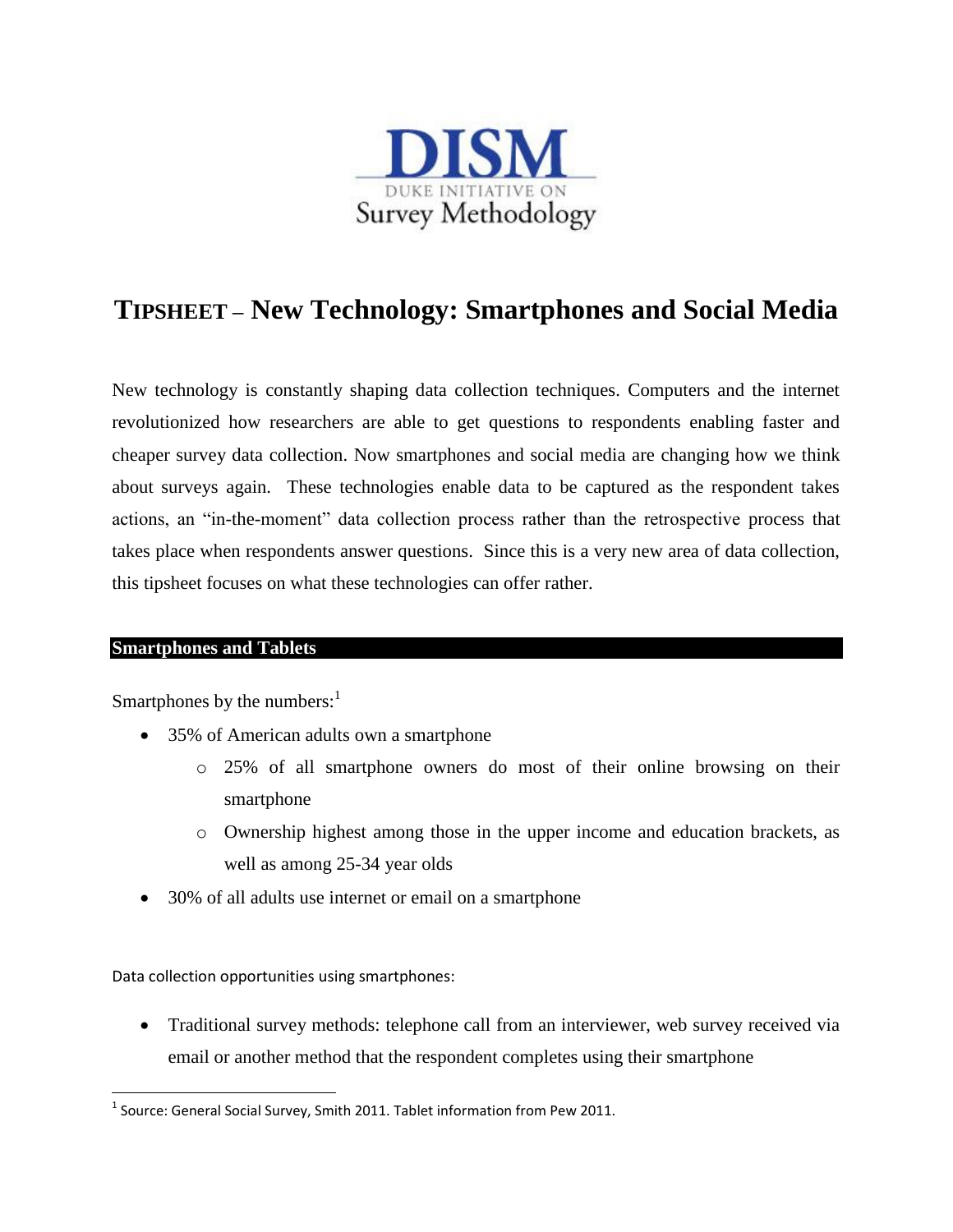- o Requests can be sent via text or email
- Apps: used mostly by younger and more educated
	- o Respondent opts-in by installing the app
	- o Can be designed for whatever purpose necessary, whether capturing data or reminding respondent to answer questions
	- o Apps can handle multiple tasks for a complex research design
- GPS/Location data can be collected
	- o Could be done automatically (provided respondent approval, of course)
	- o Done voluntarily by many already—"check-ins"
	- o Get information on frequency of visits to locations, how people travel, etc. in real time rather than asking respondents to recall their activity later (retrospectively).
- Other data that could be collected
	- o Visual—pictures/video: immediate look at what individuals are experiencing
	- o Bar code scanning: respondents could scan items, enabling researchers to track consumer activity as it is happening rather than asking about it retrospectively.

Data collected via smartphone cannot be representative of the entire US population, since there is only 35% penetration of the technology. These devices also bring up new concerns regarding respondent privacy and confidentiality that should be carefully monitored.

## **Social Media**

Social media by the numbers: $2^2$ 

- Social networks and blogs reach 80% of US internet users
	- o More time is spent on Facebook than any other site
	- o Social network sites account for nearly 25% of the total time individuals spend on the internet.
- Facebook numbers: $3$ 
	- o 49.9% of all people age 13 or over log into Facebook at least once per month

l  $^{2}$  Source: Neilsen "State of the Media: The Social Media Report" 2011.

 $3$  Source: Wells and Link 2011.